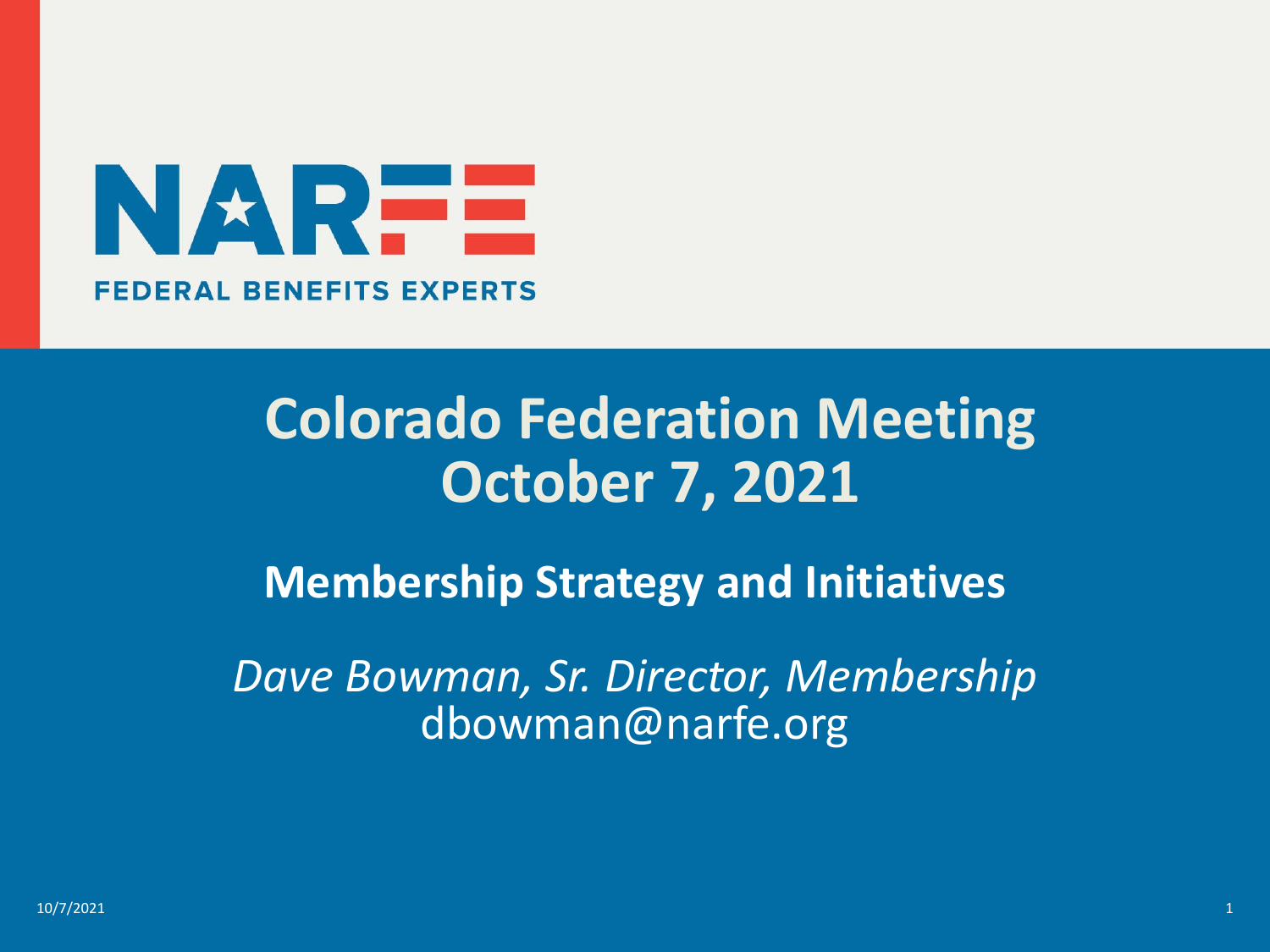#### **Membership Strategy**



### **Highlights**

- Enhance digital marketing & communication efforts
- Create multiple paths for prospects to experience and join NARFE (New websites, partnerships)
- Improve communication with prospects (*NewsLine*)
- Increase member retention (first-year and overall)
- Provide better tools and support for field recruiting at local level
- Target active Feds—offer better, more relevant content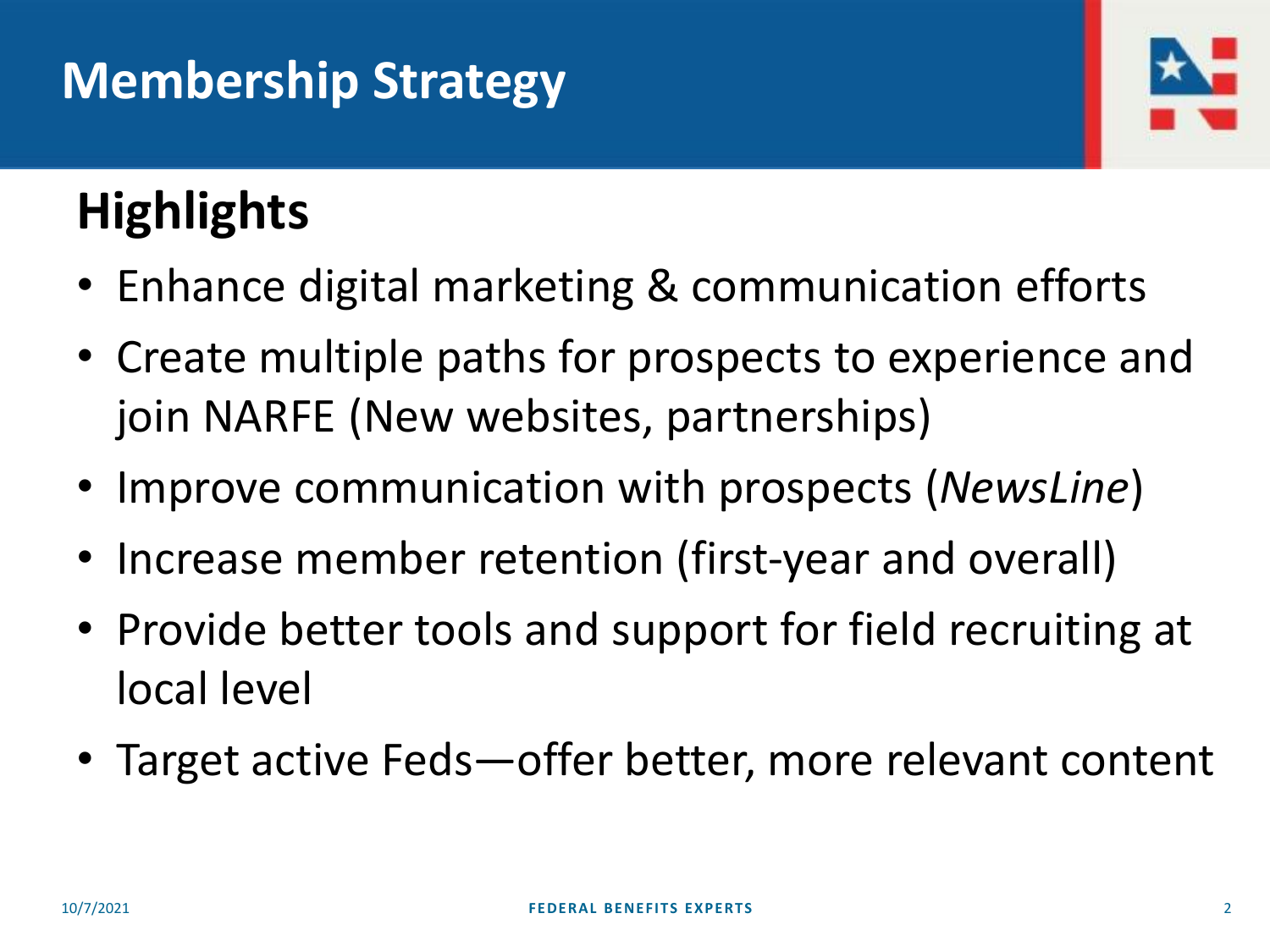#### **National Recruitment**



## **Lead Generation/Acquisition**

- Membership marketing e-blasts to Fed publications
	- Promote webinars and select NARFE resources to generate leads and capture contact information
- Ongoing multi-tiered acquisition campaigns
	- Direct mail to prospects and lapsed members
	- **Example Targeted digital marketing via web and Facebook**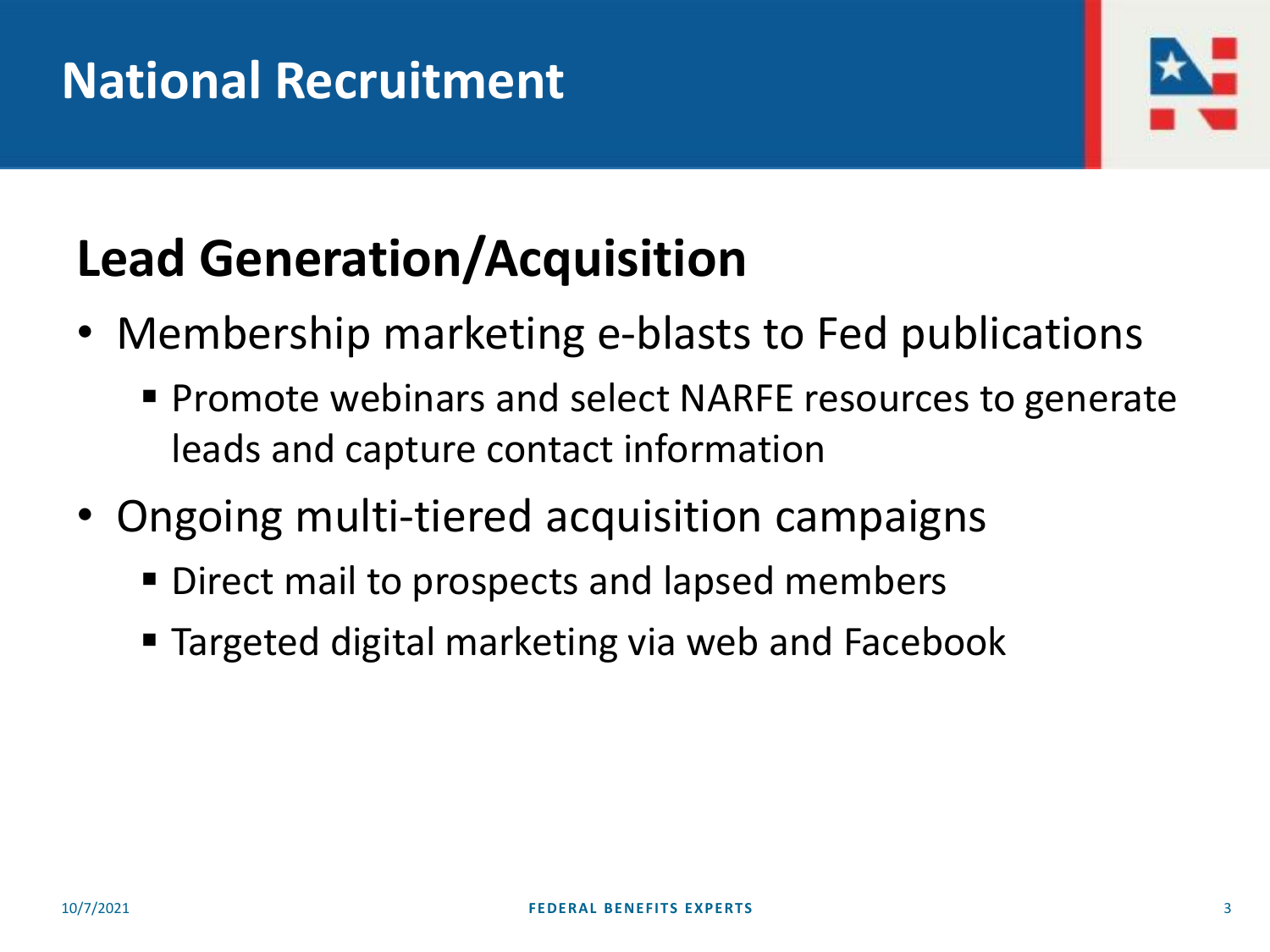

## **Lead Generation/Acquisition**

- New NARFE.org
	- Fully accessible to web browsers and search engines
	- Optimized with terms our target audience is looking for
	- Easy to set up "gateways" for prospects
		- Capture contact info and funnel into prospect list
- Enhanced digital and social media promotion
	- Targeted behavioral and persona marketing
	- Exploring new opportunities and outlets
		- LinkedIn, Google Ad Words, FNN, etc.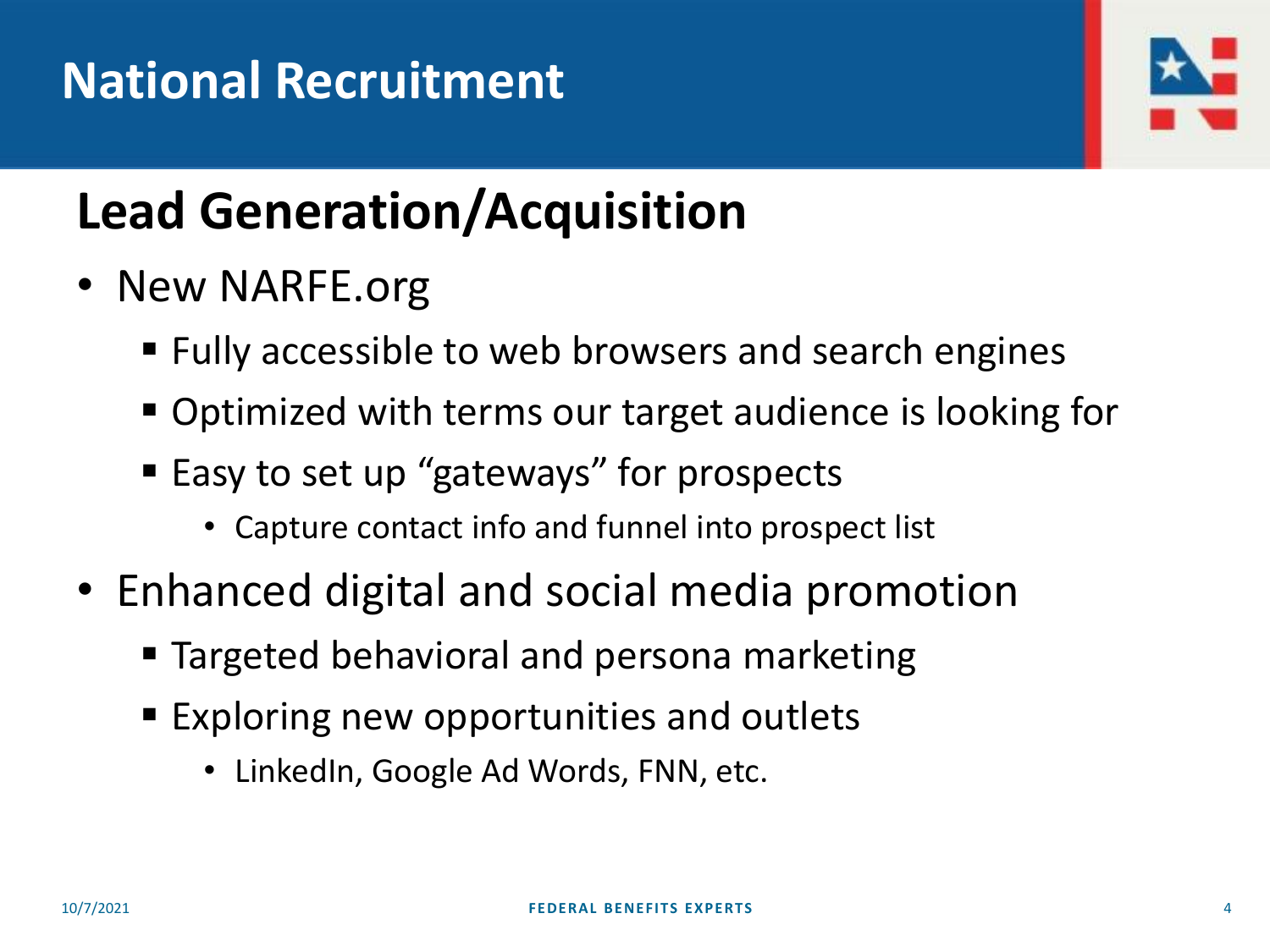#### **National Recruitment**



### **Organizational Relationships**

- Share select NARFE resources in exchange for exposure to key target audiences
	- Partner shares NARFE messaging and brand
	- Attract prospective members and acquire contact info
- Associations
	- $\blacksquare$  NAIJ
	- $\blacksquare$  FMA
	- $\blacksquare$  FEW
- Events & Publications
	- FDR (Fed Dispute Resolution) Training 2021
	- $\blacksquare$  FedForum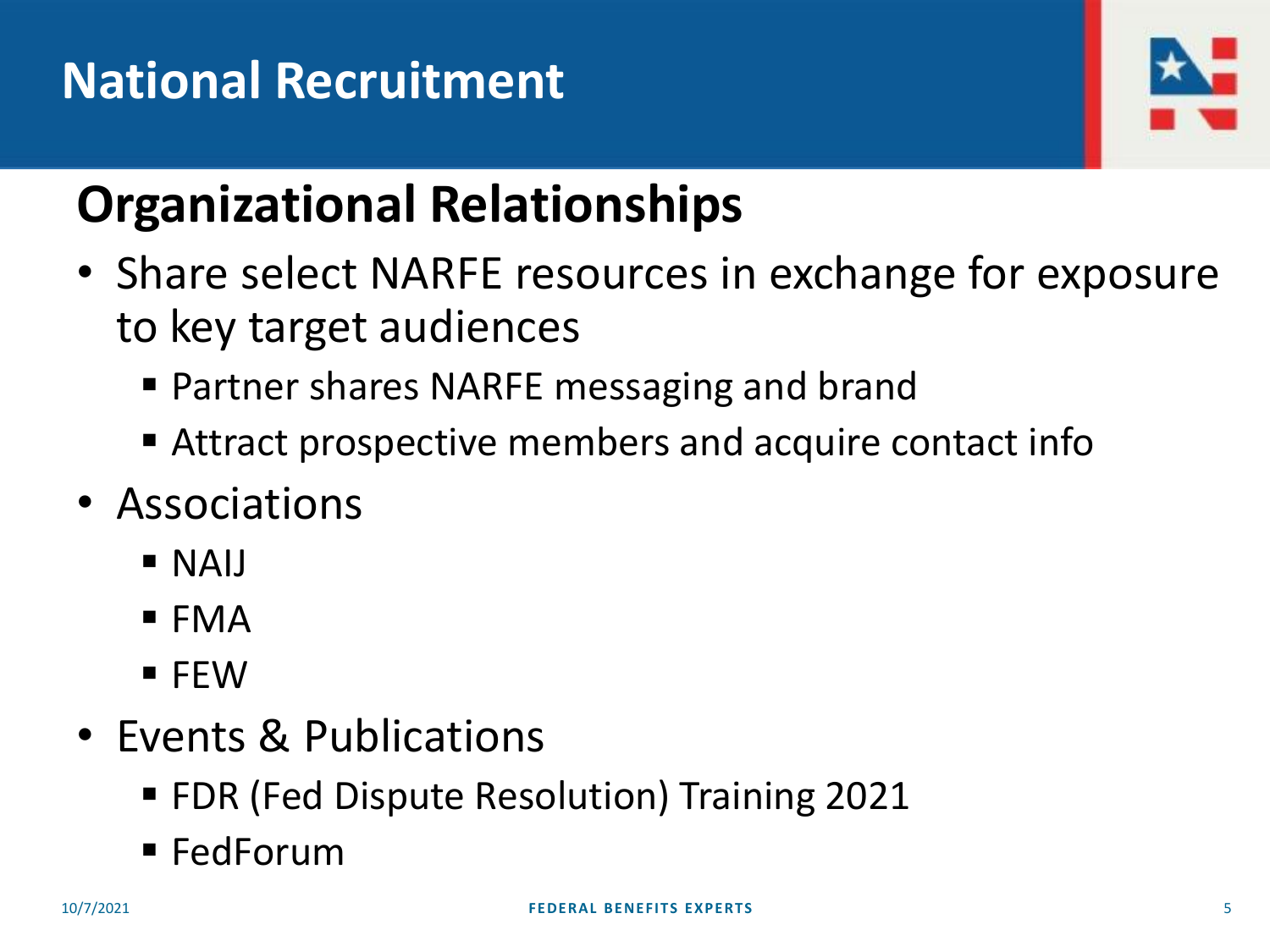#### **Renewal/Retention**



#### **Member Engagement**

- Updated renewal/dues notice process
	- Tightened up mailing schedule and updated messaging
- Increased emphasis on membership value
	- Better promotion of key resources and benefits
	- **Deliver message across multiple platforms** 
		- *NARFE Magazine*, *NewsLine*, NARFE.org
- New website
	- Add features to bring members back
		- News feeds, polls, etc.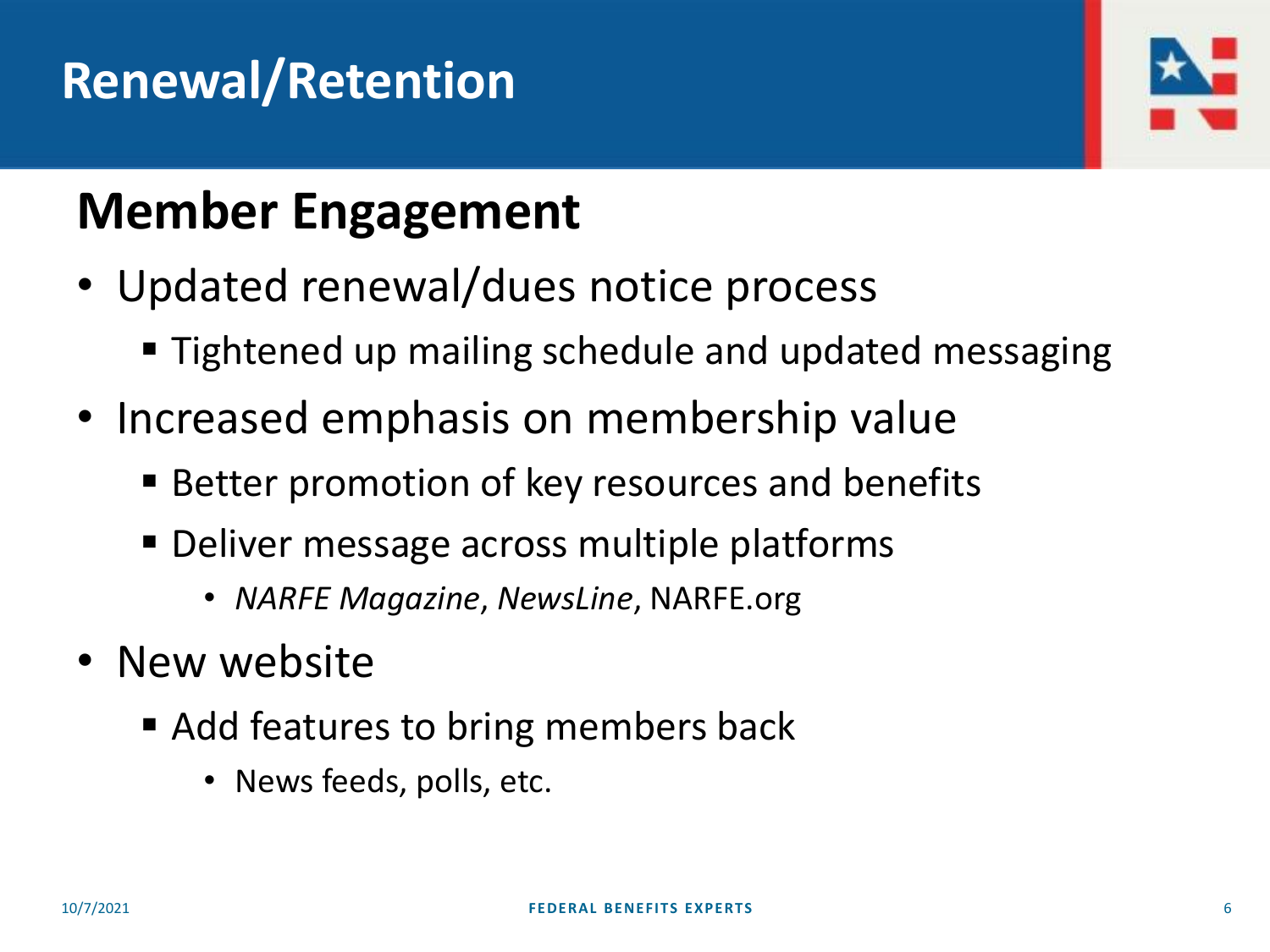#### **Local Recruitment/Retention Resources**

- NARFE Recruitment Resources page
	- To help members recruit safely during pandemic, but resources are evergreen
		- Continue to add and update
	- Recruitment letter/email template
	- Sample ads
	- **<u>■ Presentation Resources</u>** 
		- "About NARFE" video (YouTube)
		- Membership presentation script
		- Membership PowerPoint slide deck
- NARFE Recruitment/Retention Team
	- Printed materials, magazines (F-18 Online form)
	- membership@narfe.org

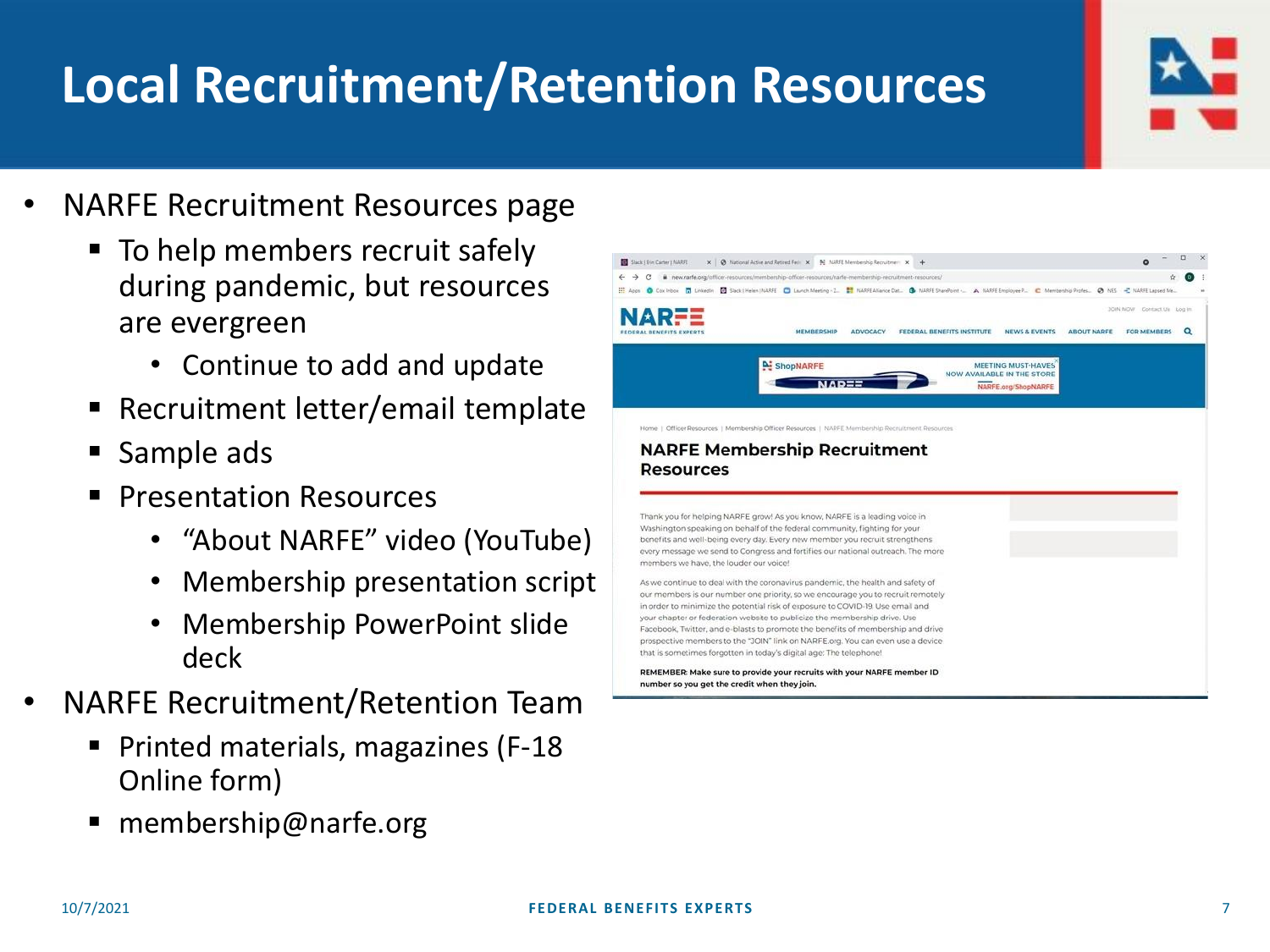#### **Personal Connections**

- Fall Membership Drive
	- Essential to get members involved at the grassroots level
		- "If every member recruited just one member…"
- Colleagues still active in federal workforce
	- Drop *NARFE* mags/flyers in common areas at their agencies
	- Meeting presentations (virtual or in-person)
		- Health insurance reps, union meetings
- Hold joint events with relevant local groups
	- **E** Local senior centers
	- Other Fed retiree organizations
	- Invite experts, legislative reps, etc., to speak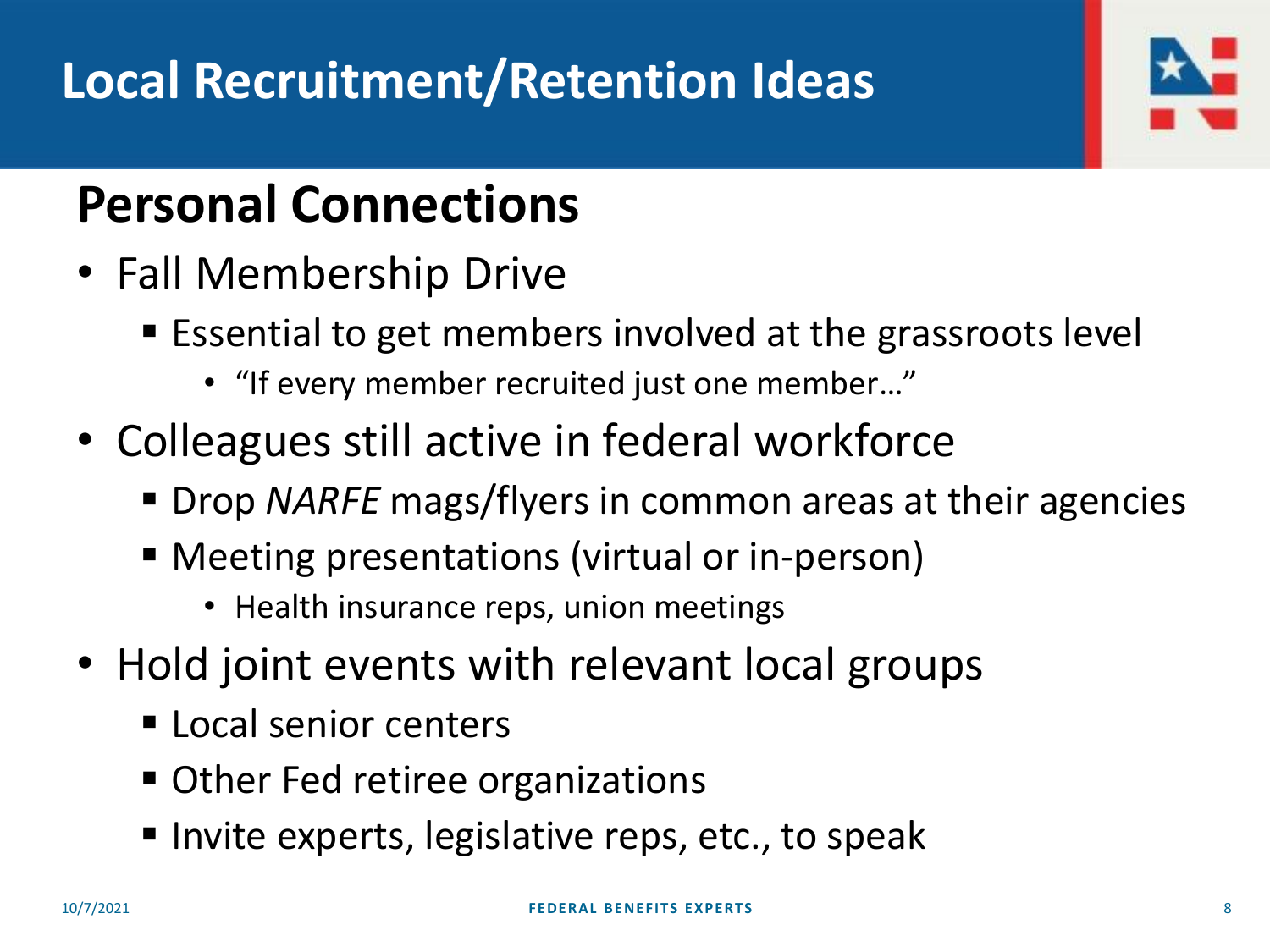#### **Local Recruitment/Retention Ideas**

#### **Brand Awareness**

- Advertise in local publications that reach active Feds
	- Wright-Patterson AFB, Ohio—*Skywrighter*
	- HQ will design them for you



#### Not Even COVID-19 Can Keep Us from **Fighting for Feds**

The NARFE team is still hard at work during this crisis.

- Successfully lobbied to suspend RMDs on TSP accounts
- Keeping you current on guidance from OPM
- Monitoring future relief/stimulus legislation

Help us continue the fight. **JOIN TODAY AT NARFE.org!** 



**Connect with NARFE's Miami Valley** Chapter at www.NARFE.org/1927

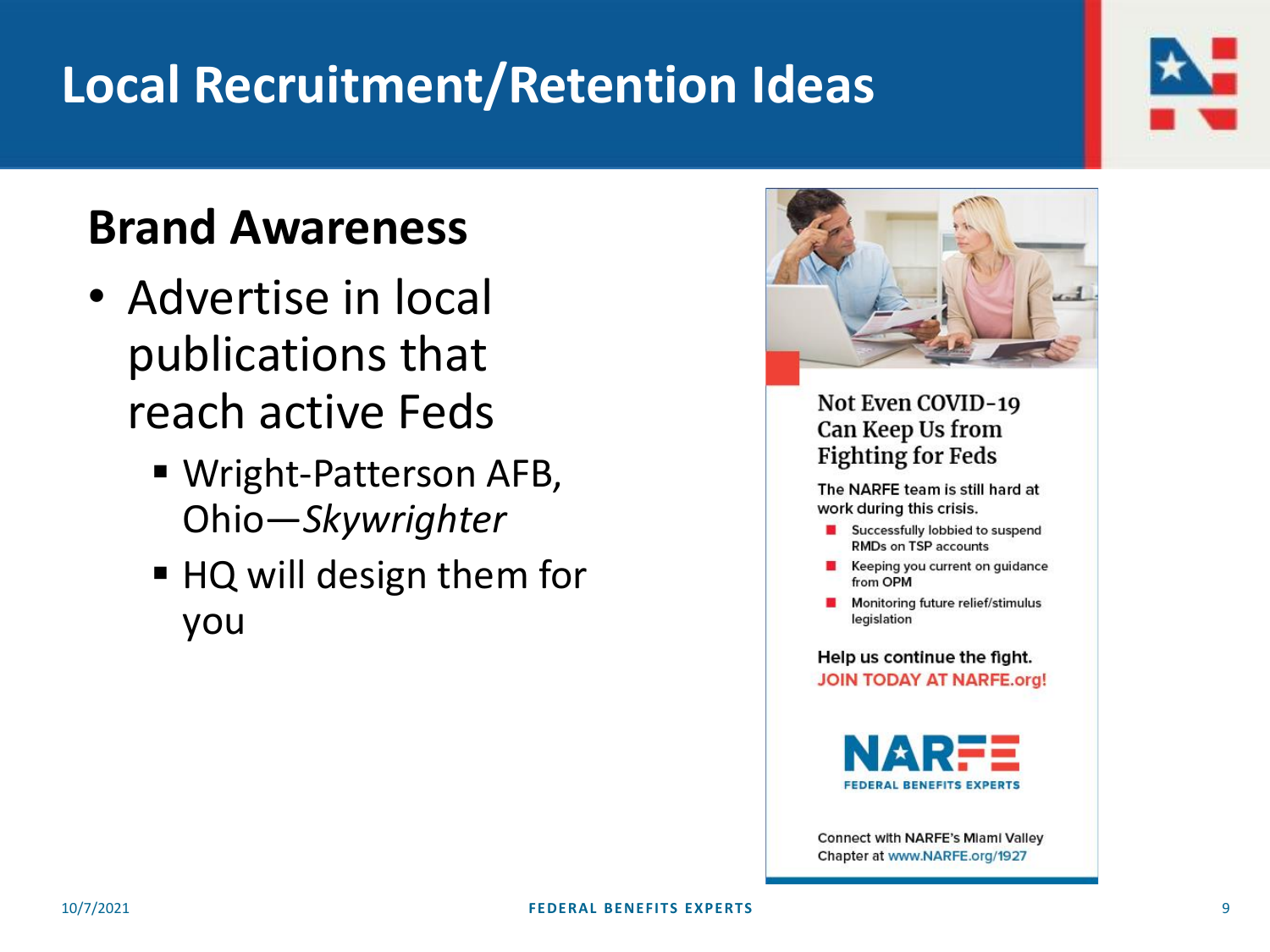#### **NARFE's Local Presence**

- Promote chapter membership in all renewal and acquisition mailings
	- A chance to get involved and meet other members in your area
	- New opportunity to connect online
- Chapter Spotlight
	- Website federation/chapter section
	- Sidebar callout and dedicated page for chapter photos and news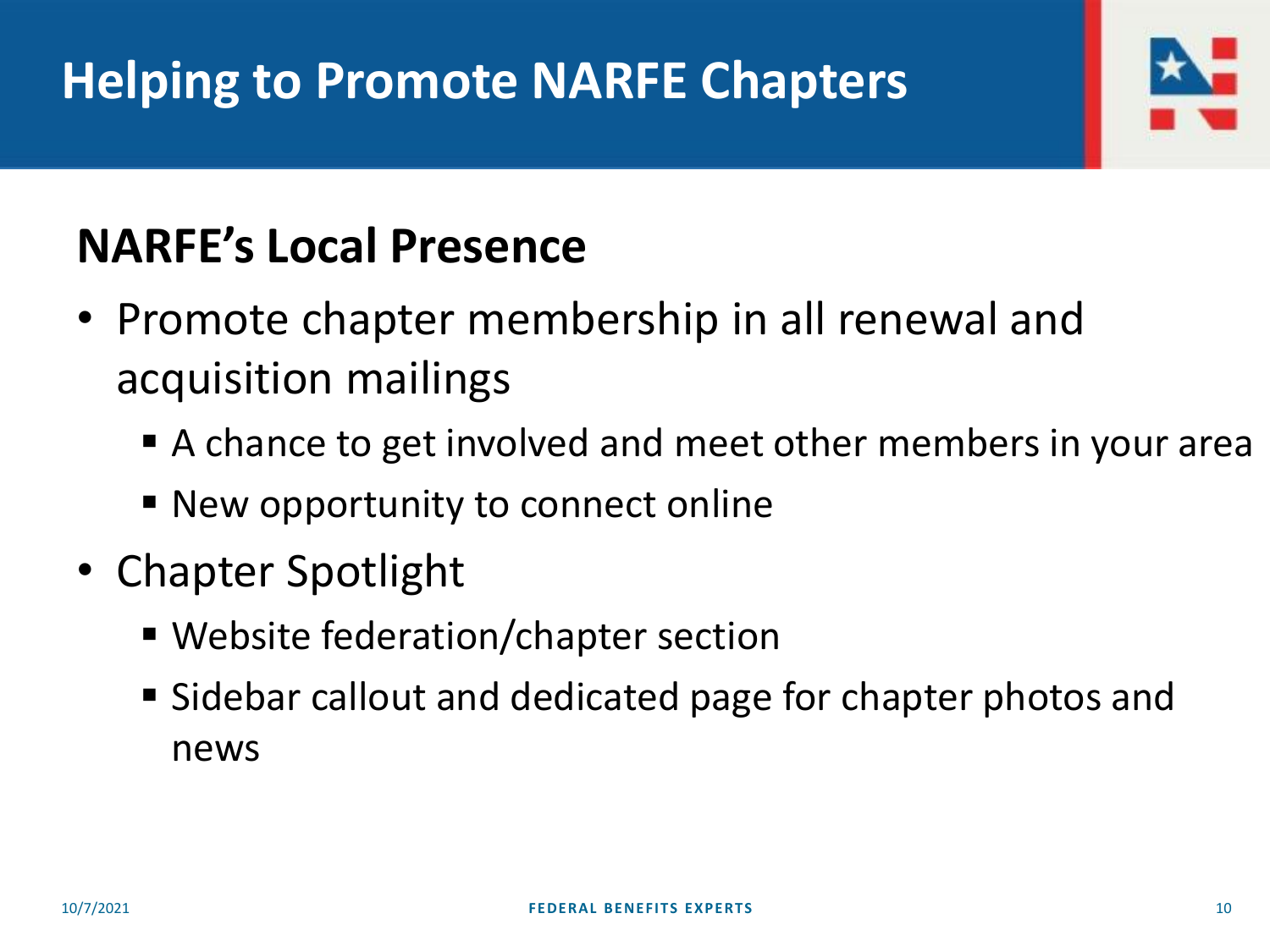

Home | Federations and Chapters

#### **Federations and Chapters**







**Chapter 242 (Sarasota) Alzheimer's Walk Success** 

Clara Schaefer, 2020 Walk to End Alzheimer's Chair for NARFE Chapter 242 (Sarasota, FL), and Chapter President Bill Vander Heyden, celebrate the end of their Walk and surpass their goal of \$1,000.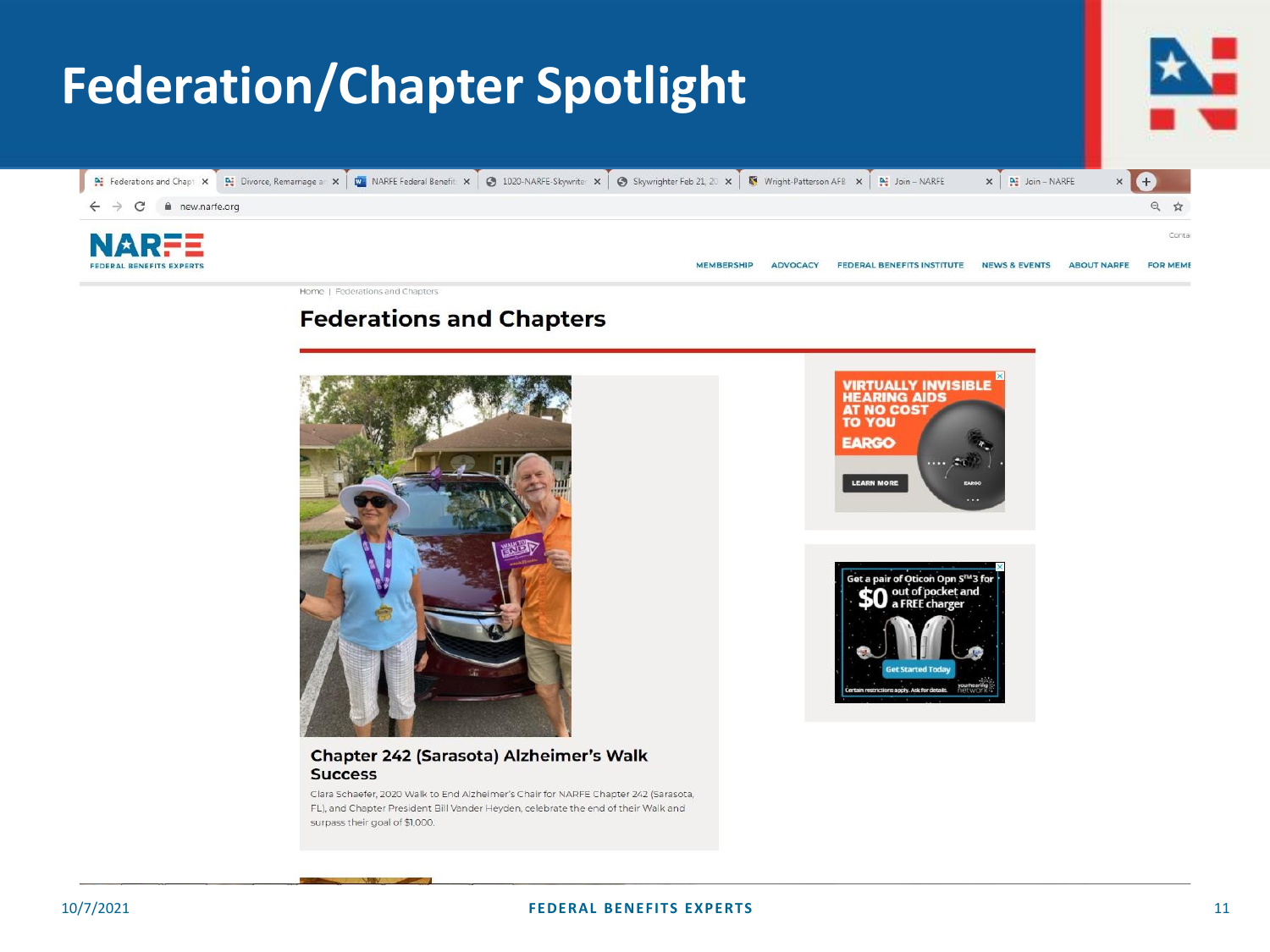#### **Coming VERY soon: FEDHub!**



#### **What is FEDHub?**

- Forum to post ideas, ask questions, etc.
	- Only NARFE members will have full access to participate
	- Non-members will be able to see certain discussions
- Facebook Groups / FEDHub Communities
	- **E** General discussion community
	- Communities specific to topic, demographics, agencies, etc.
	- Create communities around events, webinars, etc.
		- Interaction with speakers, subject matter experts, etc.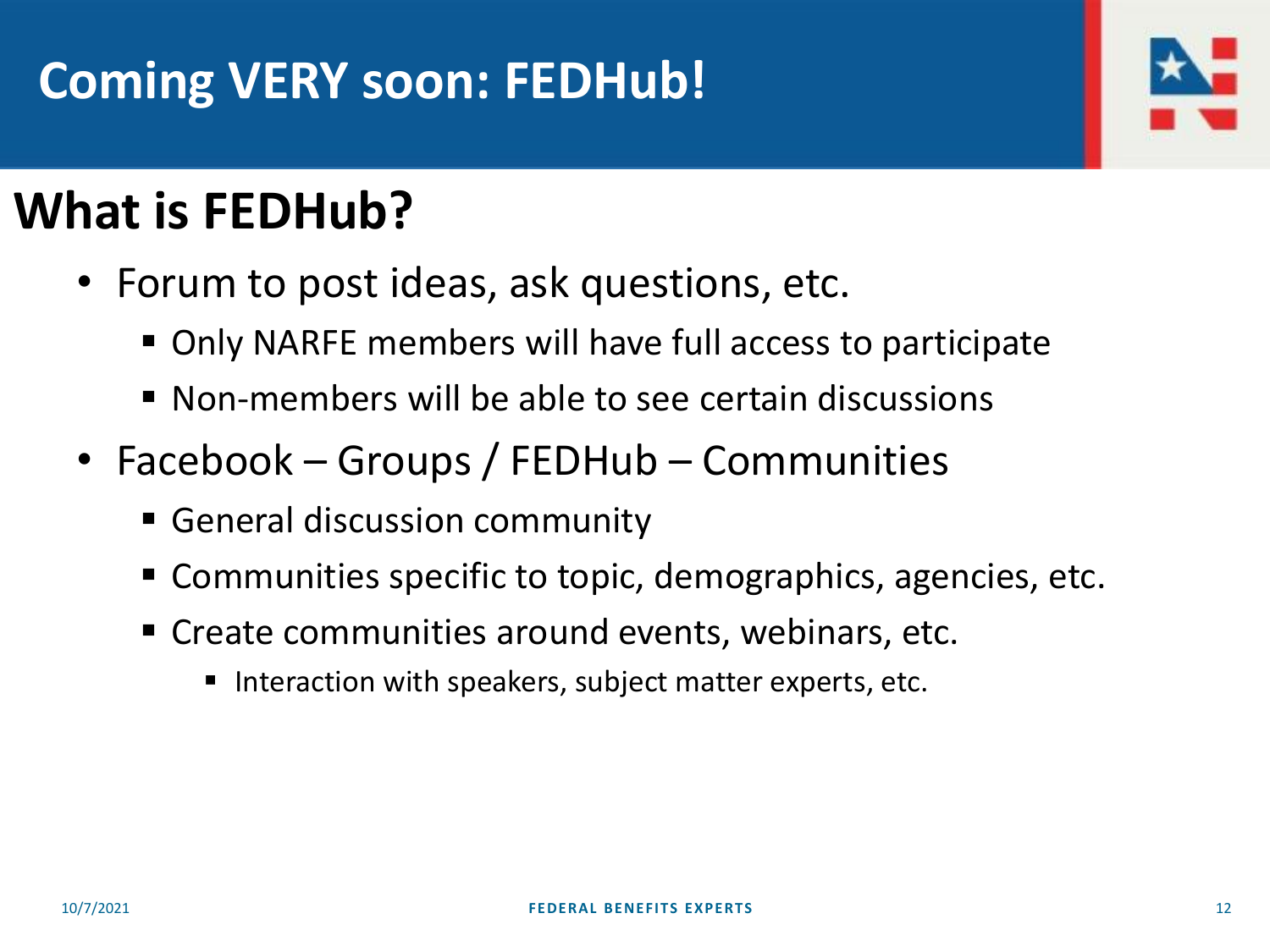#### **Why FEDHub?**



#### **Member engagement**

- Dedicated communities connect members virtually at the federation/chapter level
	- Convenient online platform to increase participation
- Topic-specific
	- Share ideas and solutions across the country
	- Federation/Chapter/Officer communities
- Improve member communication
	- Automated messaging incorporated into welcome/onboarding (1st year) and ongoing communication
	- Drive engagement & promote stronger connection to NARFE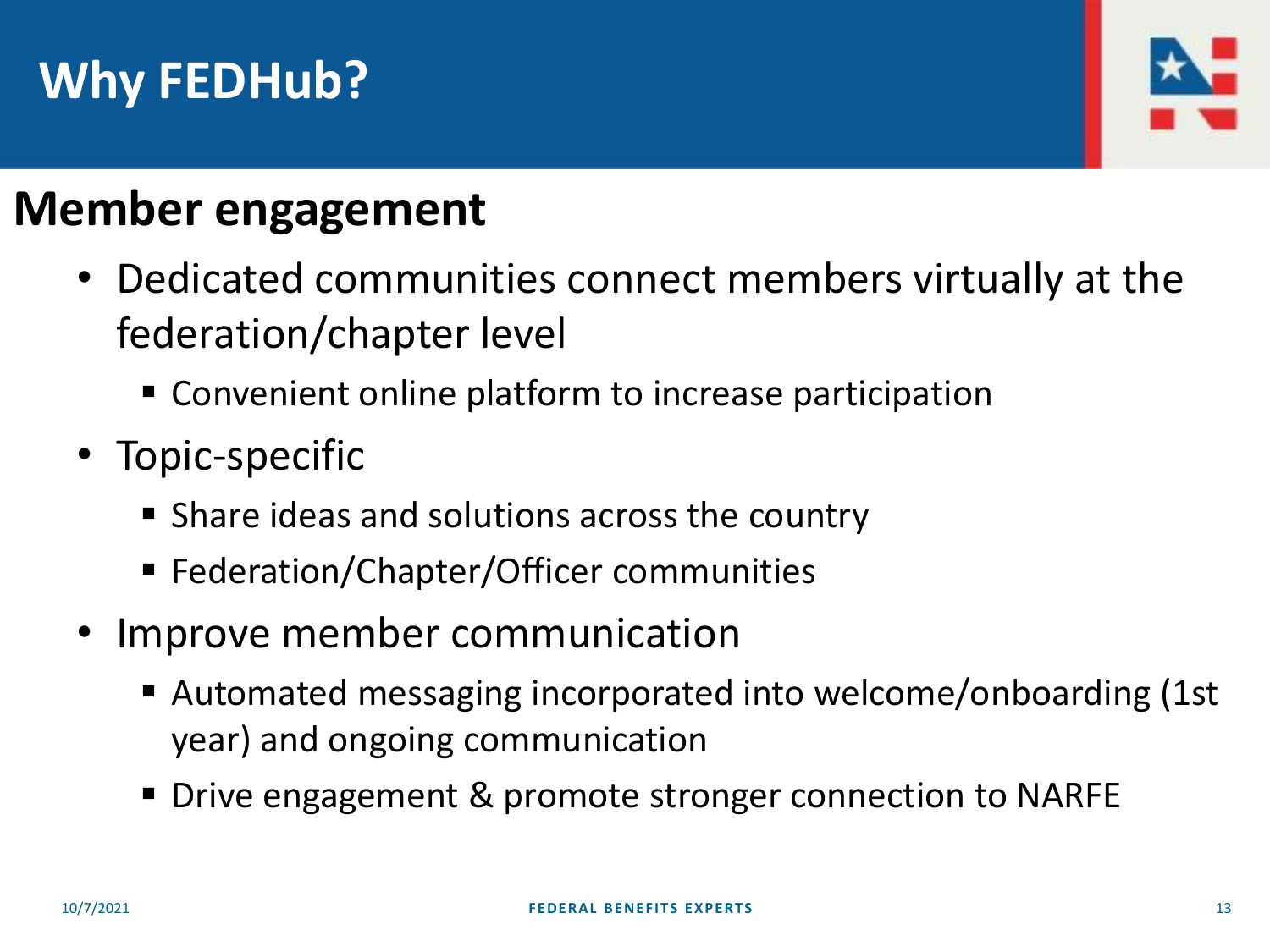#### **Why FEDHub?**



#### **Attract prospective members**

- NARFE Membership Strategy "A path to membership"
	- Educational content greatly enhances SEO, driving platform higher in results for the terms our target audience is searching
	- Visitors can view discussions—when they try to interact, they'll be routed to membership promo and prompted to provide their contact info to learn more
	- System targets prospects with emails to engage with NARFE and get them to join

#### **Generate non-dues revenue**

- Ads, sponsored content, etc.
- Defray operating costs and ultimately pay for itself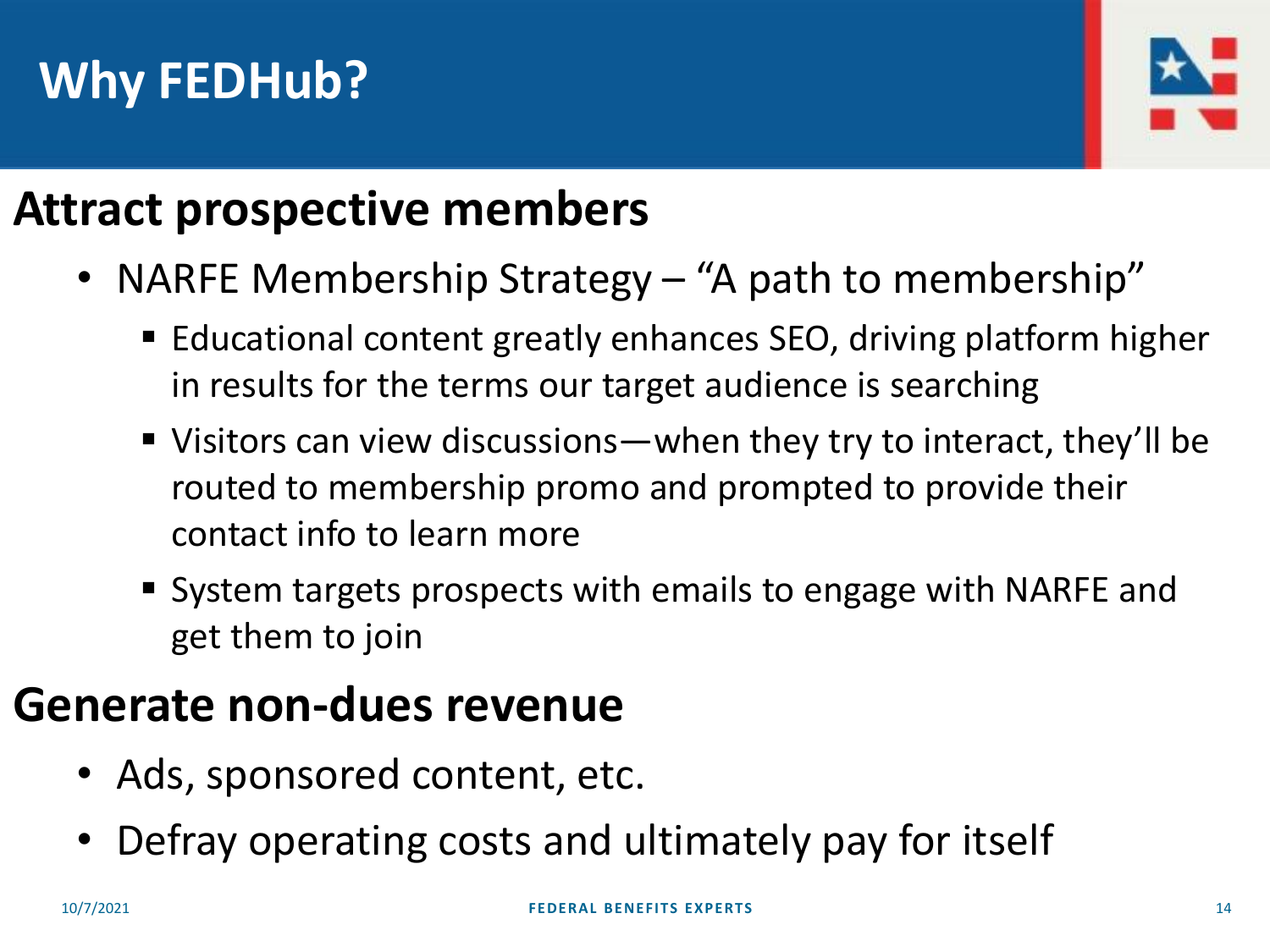#### **Higher Logic platform**



#### **Product features**

- $\checkmark$  Live chats, scheduled or organic
- $\checkmark$  Idea boards/Topic generation to spark discussions
- $\checkmark$  Polls and surveys to engage and foster participation
- $\checkmark$  Event promotion with opportunity for speaker interaction
- ✓Mobile-responsive site **and app** to connect from anywhere
- ✓Libraries house content and help attract Google searchers
- $\checkmark$  Integration/automatic syncing with AMS
- ✓Integration for content distribution on social networks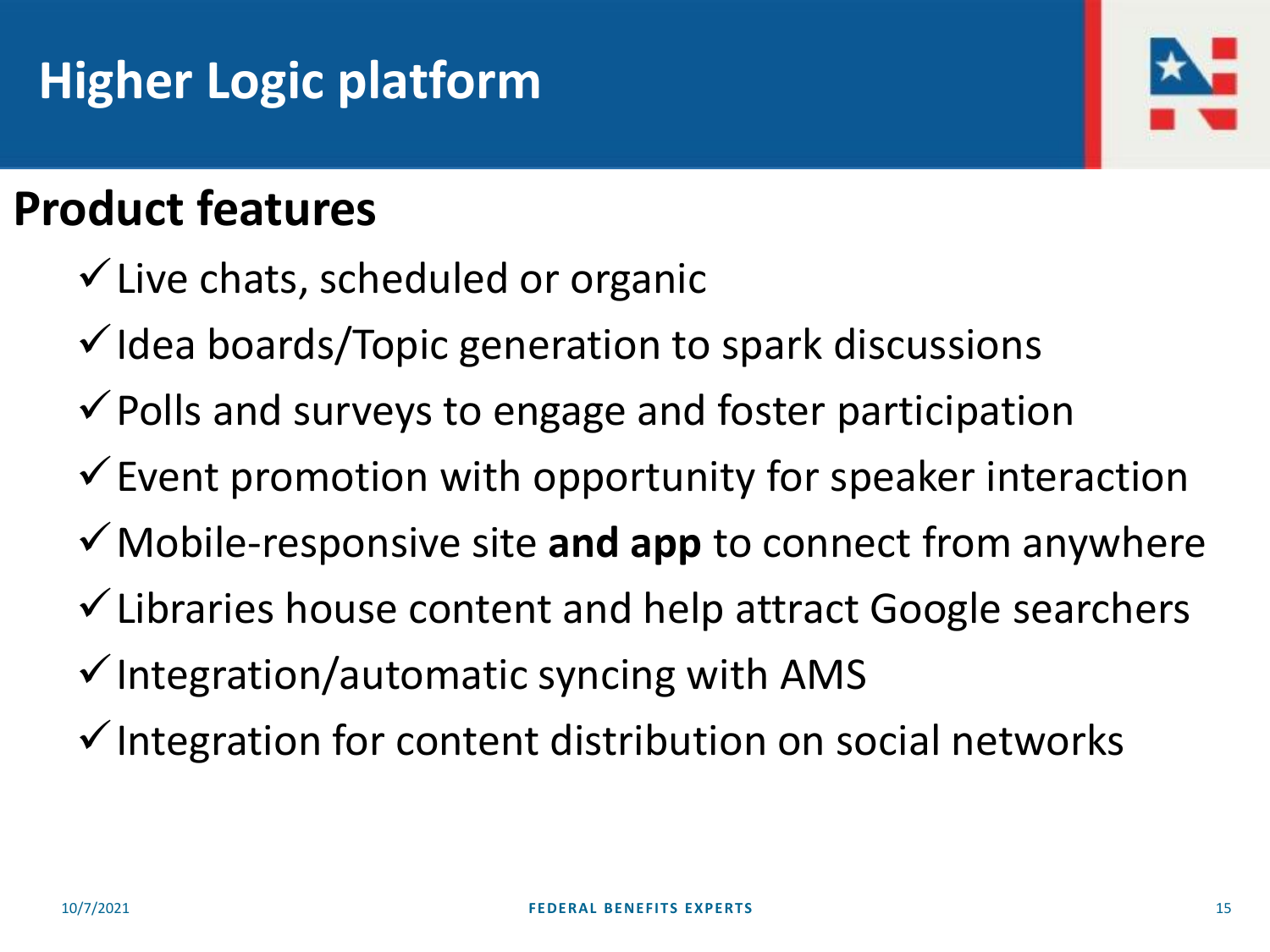#### **FEDHub status and next steps**

#### **Site development**

- Integration with database complete
- Staff team working on multiple elements
	- Domain name
	- Design/layout
	- Content generation
	- Ads/sponsorship
- Beta testing and content seeding
	- Testing prior to launch
	- Members have submitted "conversation starter" questions
	- HL community manager will post content to generate activity after launch
- Hope to launch mid-October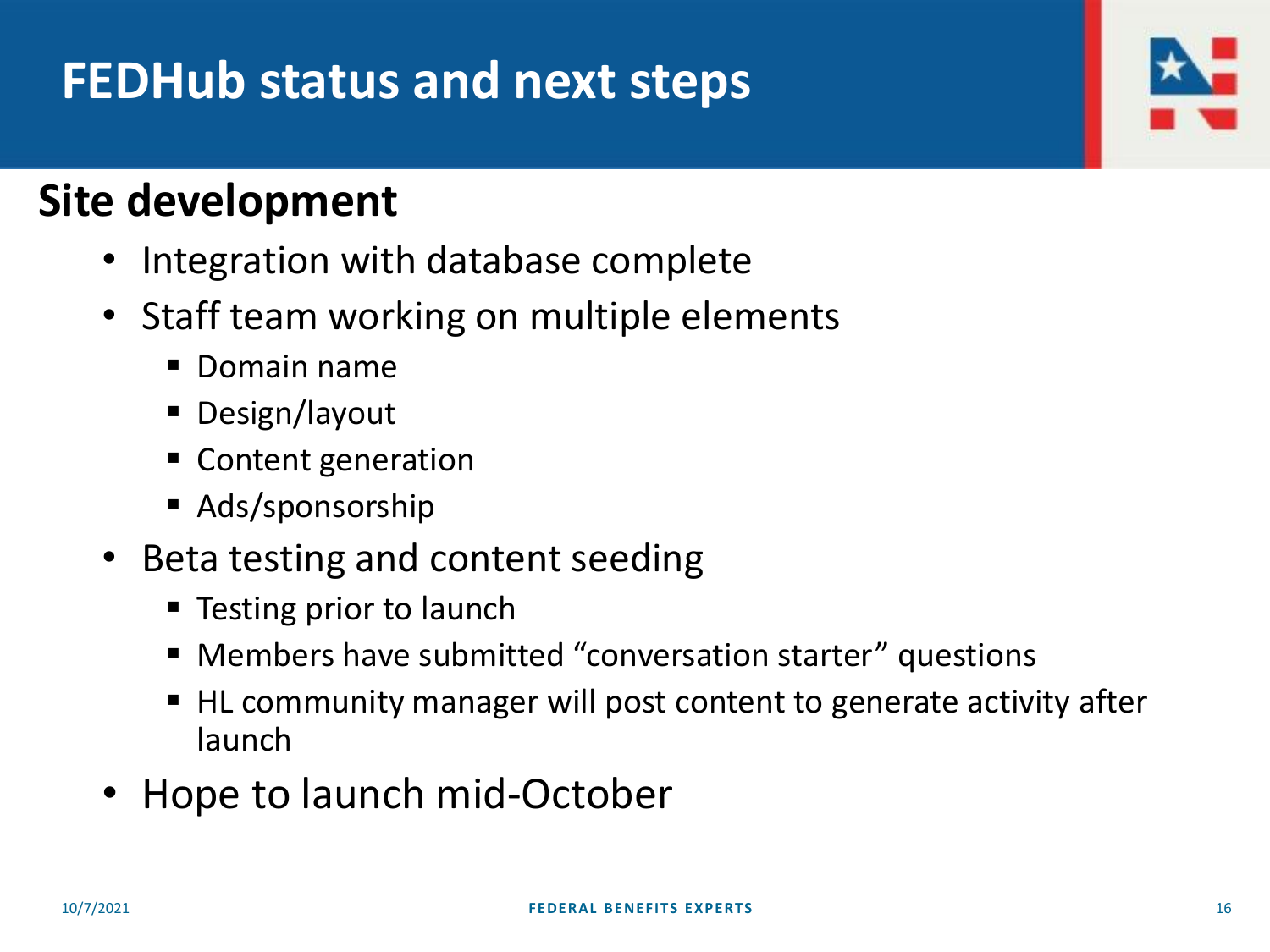

#### **Sample seed questions**

- As a federal employee, do you know who to contact for assistance when you're thinking about retirement?
- As a retired federal employee, do you know who to contact with questions about your benefits?
- Would you find it useful to have training on how to manage your email inbox (how to run a Zoom mtg.)?
- LOTS of questions about NARFE structure, membership, chapter participation, etc.
	- Does the current NARFE structure fit members' needs? How would you change it?
	- What would make you want to get more involved?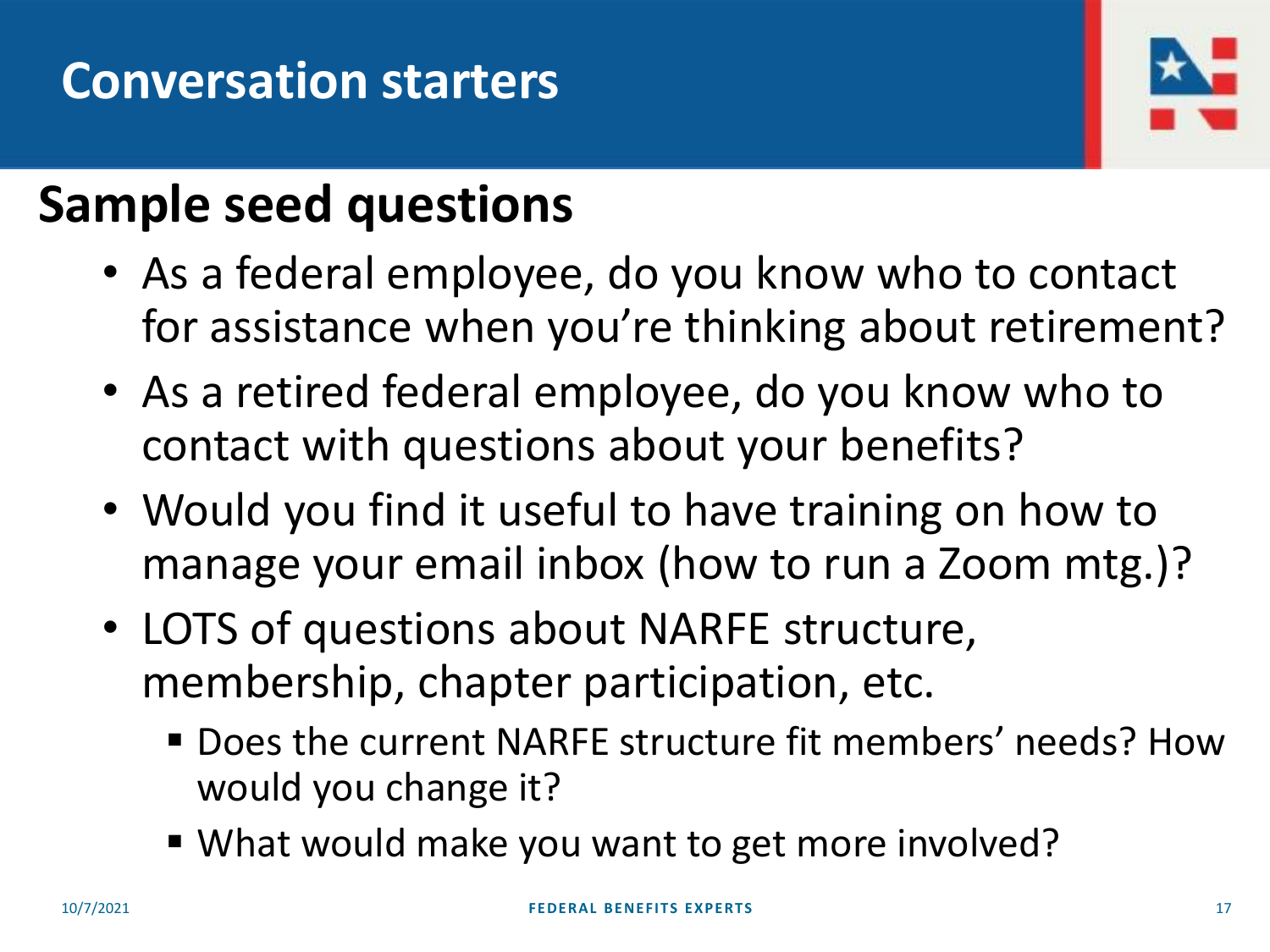

#### 10/7/2021 **FEDERAL BENEFITS EXPERTS** 18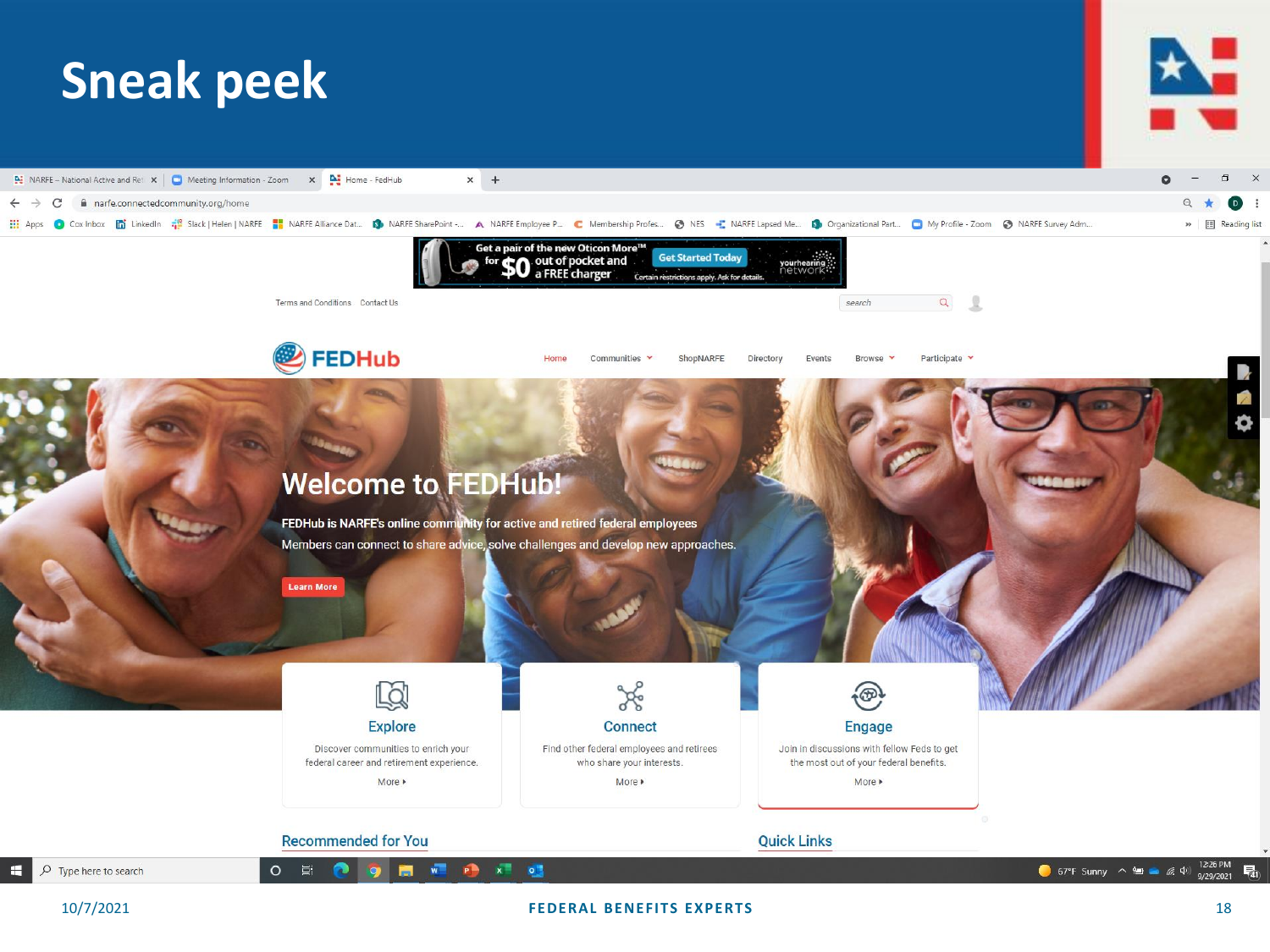

## **Questions**